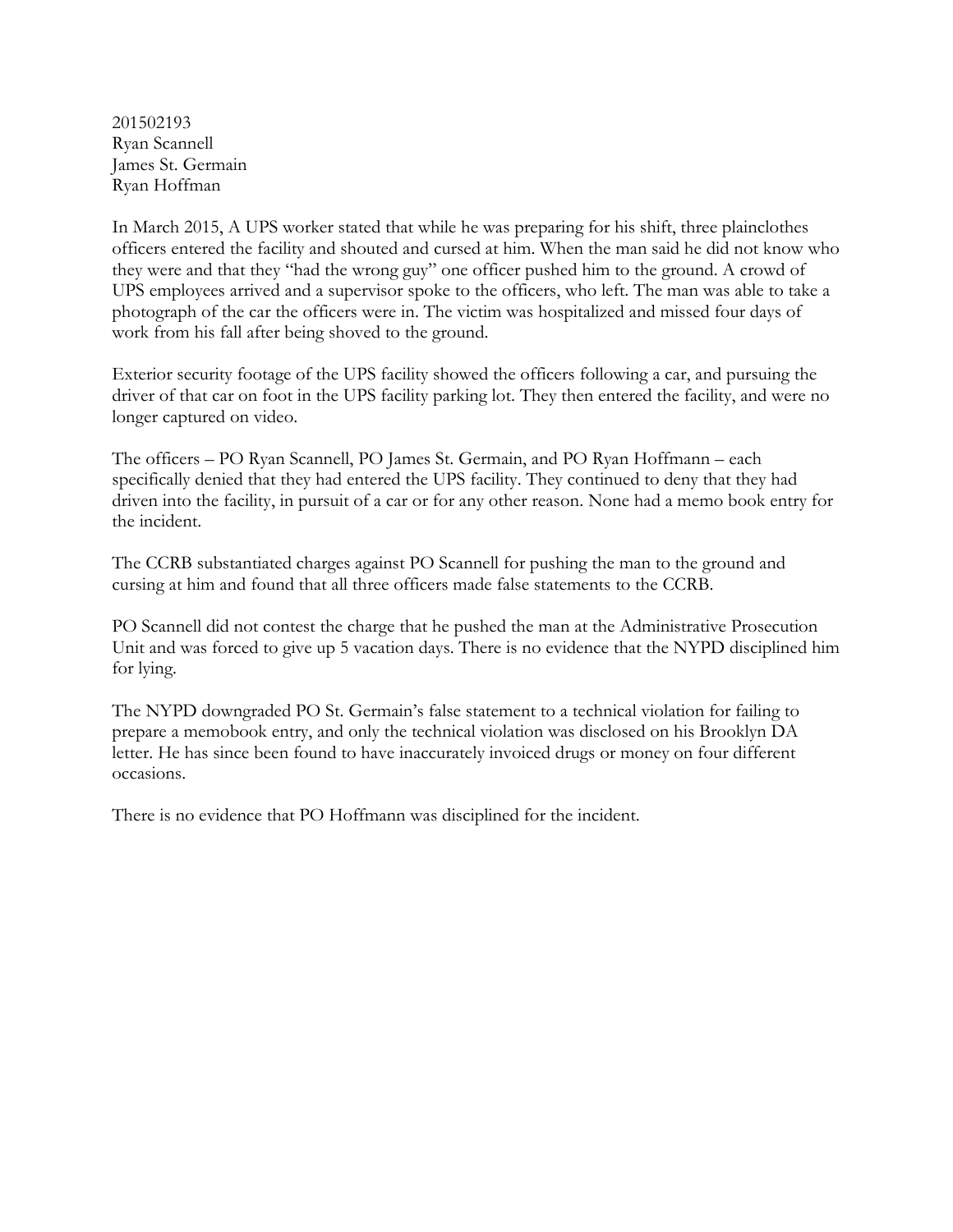## **Transcript of interview with**

**Start – 2:30 p.m.** 

| <b>Victim:</b>                                                                               |  |  |  |  |  |
|----------------------------------------------------------------------------------------------|--|--|--|--|--|
| 23 years old at the time of the incident, is a black male, 5'9" tall, 155 pounds, with brown |  |  |  |  |  |
| hair and brown eyes.                                                                         |  |  |  |  |  |
| is employed by UPS as a                                                                      |  |  |  |  |  |

## **CCRB Testimony**

On April 21, 2015, was interviewed at the CCRB regarding case #201502193.

On March 17, 2015, at approximately 3:0 p.m., was dropped off at his workplace, the UPS facility at in Queens, by his father. Scanned into the parking lot, walked through the building and clocked into work. waits with his coworkers as he drinks a coffee, for his manager to begin a pre-meeting before their shift begins. When spills his coffee, a coworker gave him a dollar so he could go to the vending machine to purchase another. As walked towards the break room, he heard loud commotions from the entrance of the building but thought nothing of it. explained that the entrance is near Bay 1, and he had been walking past Bay 9, which is approximately twenty feet away when he turned around to look at three men (PO1-3) who had entered the facility and were the source of the commotion. One of men (PO1) was screaming in the direction of At the time, could not determine if PO1 was yelling at him. PO1 was cursing and yelling, "What now? What now?" and using the words "punk," "pussy," and "prick."

Aware now that PO1 was speaking to him, asked, "Who are you?" PO1 continued to call "every name in the book," as denied knowing what the man was talking about. told PO1, "You got the wrong guy I've never met you before." In this time, PO2 and PO3 did not speak at all. noted that a crowd of employees and supervisors had begun to gather around PO1 and him. Then, supervisor, and attempted to insert himself into the altercation to diffuse the

situation.

PO1 went into face and pulled out his shield. At this time, it was revealed that PO1-3 were officers. PO1 told "Back the fuck up!" put up his two hands in defeat and backed away from PO1 and PO1 returns to standing in front of where he continues to curse out. could not recall the profane language PO1 used towards him except "prick" and

"punk," and PO1 asking him, "What'chu gonna do now?" told PO1 he did not know what he was talking about. Then, PO1 shoves in the chest with two open palms, which caused him to "fly" backwards – his feet lifting from the ground – as he landed on the steel flatbed that was one step behind him, and roughly six inches from the ground.

assisted up from the ground as PO1-3 exited the building. followed them outside, walking approximately ten feet behind the officers. was able to capture a photograph of the officer's dark gray sedan, but did not have his camera's flash on to capture their license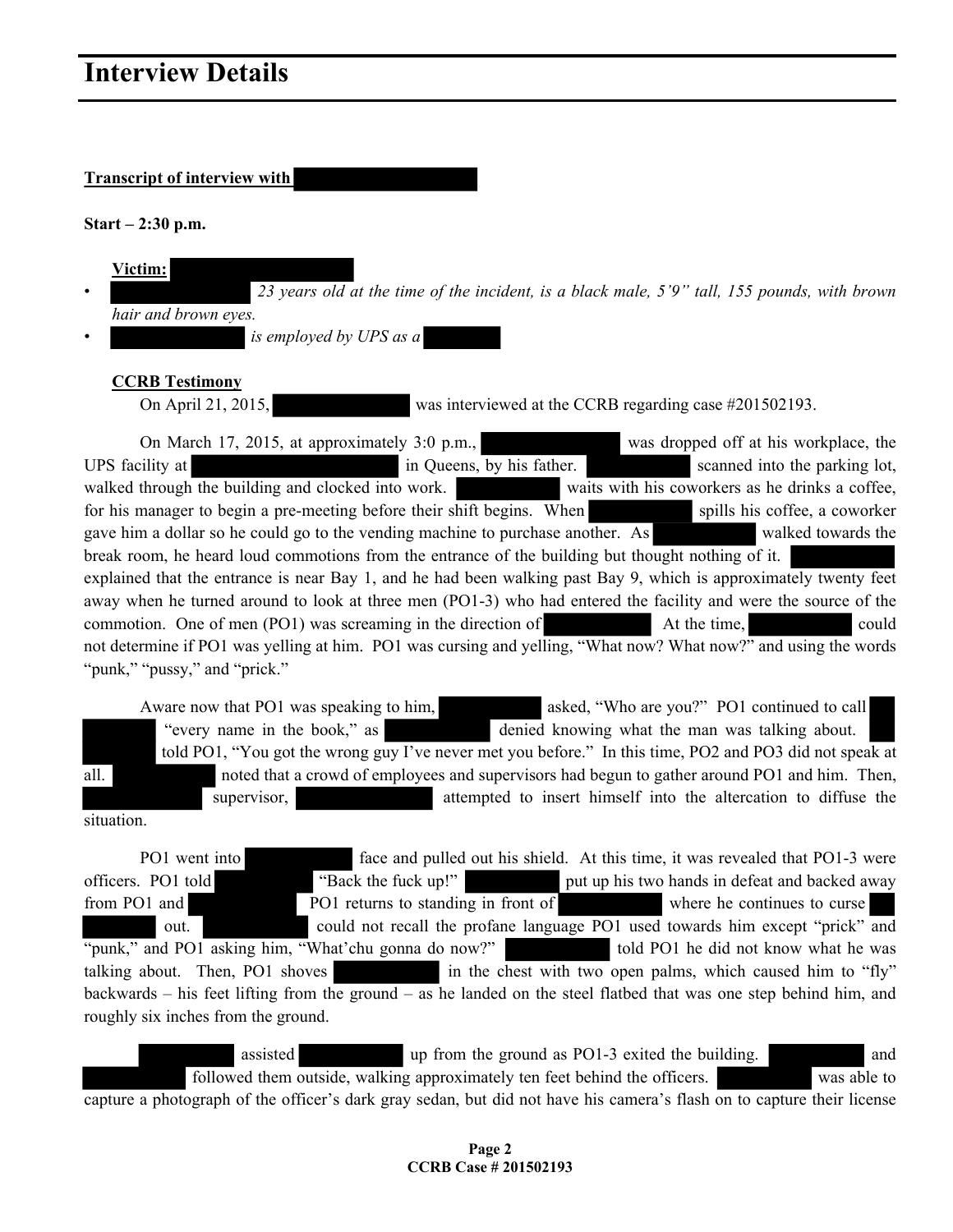plate number. Meanwhile, approached PO1 and spoke with him. attempted to talk to PO1 when he told him, "Yo, you got the wrong guy. You made a mistake," but PO1 brushed off and entered his vehicle to drive away.

and returned inside the building, where then alerted the pre-load manage, who had no idea of the incident that had just transpired. spoke with other superiors and they found out that the incident had occurred. spent the remainder of the day writing testimonies. He went home and to the doctor's the following day for pain to his chest and lower back, which caused him to miss four days of work.

Mediation was offered to beginning at 14:50. rejected mediation as he plans to file a lawsuit and believes a meeting with PO1 would be "a lot of spoken words" and that nothing would be accomplished by meeting with the officers.

## **Officers**

PO1: Caucasian male (Italian), 6'2" tall, weighs 200-205 pounds, muscular build, grey eyes, blond beard, and 30-35 years old.

PO2: Caucasian male, 5'10" tall, slim build, and 25-30 years old.

PO3: Hispanic/black male, 5'10" tall, stocky build, and 25-30 years old.

# **Injuries**

Chest pain and lower back pains



**Additional Contact** 



**End – 2:46 p.m.**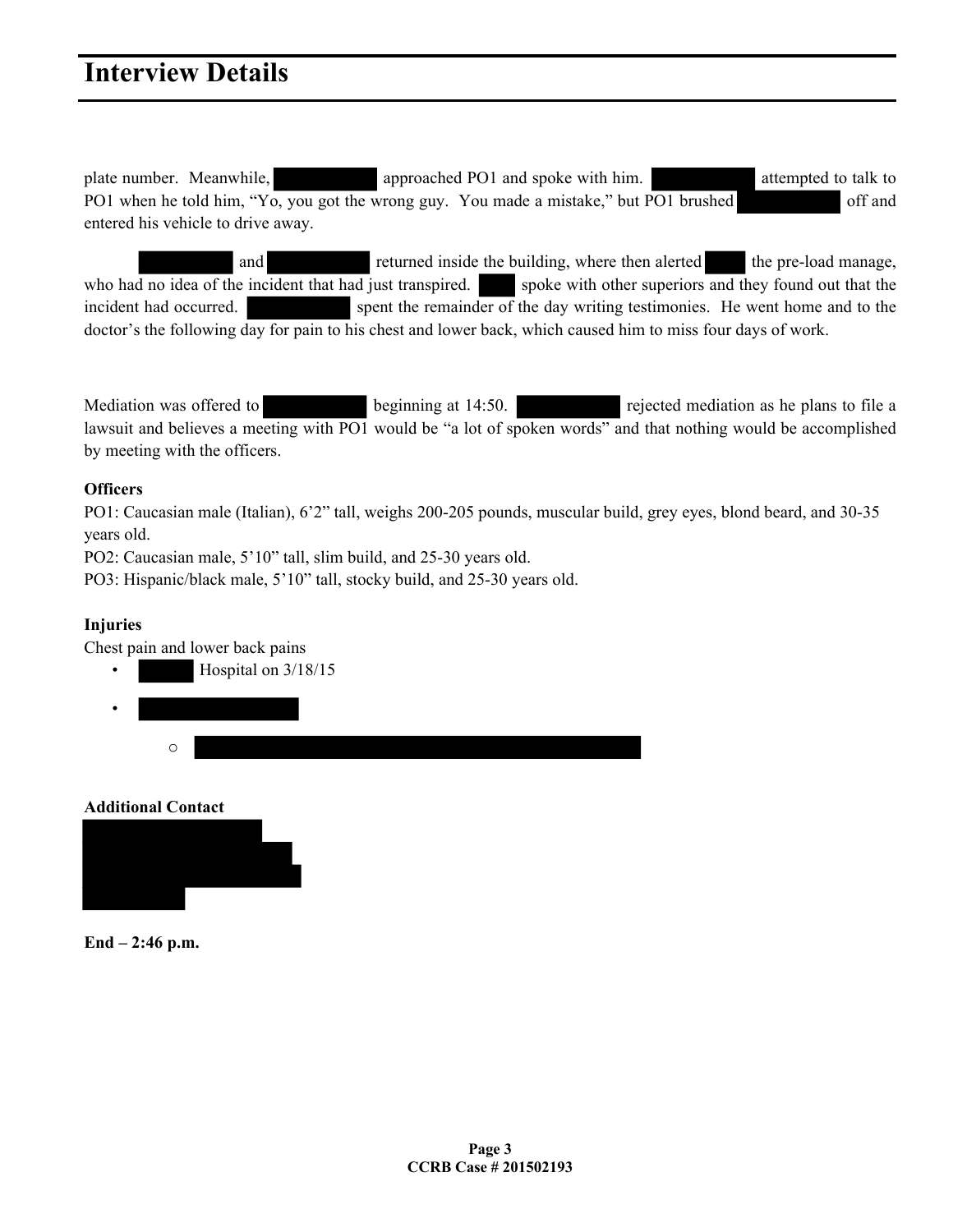# **Transcript of interview with**

**Start – 3:22 p.m.** 

| Witness:                                                                                           |
|----------------------------------------------------------------------------------------------------|
| years old at the time of the incident, is a black male, $5'11''$ tall, 236 pounds, with black hair |
| and brown eyes.                                                                                    |
| is employed by UPS as a                                                                            |

## **CCRB Testimony**

On May 4, 2015, was interviewed at the CCRB regarding case #201502193.

| On March 17, 2015, at approximately 3:09 a.m.,                                                                    |            | arrived at his place of employment, the UPS facility         |  |  |  |  |  |  |  |
|-------------------------------------------------------------------------------------------------------------------|------------|--------------------------------------------------------------|--|--|--|--|--|--|--|
| located at                                                                                                        | in Queens. | clocked in at 3:10 a.m. and went to use the bathroom.        |  |  |  |  |  |  |  |
| After, he walked over to the bay where he works out of.<br>explained that<br>usually arrives                      |            |                                                              |  |  |  |  |  |  |  |
| around the same time he does, twenty minutes before the start of his shift, and grabs coffee from the break room. |            |                                                              |  |  |  |  |  |  |  |
| had observed<br>That morning,                                                                                     |            | walk towards the break room to make himself a cup of coffee. |  |  |  |  |  |  |  |
| Then, while speaking with his coworker                                                                            |            | went to sit outside the bay area.                            |  |  |  |  |  |  |  |

|                                                                                                                                      |                                                                                               | heard a heated conversation from the wall behind him; when he peered around the wall,                                                            |  |                                   |  |           |  |  |  |
|--------------------------------------------------------------------------------------------------------------------------------------|-----------------------------------------------------------------------------------------------|--------------------------------------------------------------------------------------------------------------------------------------------------|--|-----------------------------------|--|-----------|--|--|--|
| observed                                                                                                                             | standing with his coffee in hand, speaking with three plainclothes officer three to four feet |                                                                                                                                                  |  |                                   |  |           |  |  |  |
| from him.                                                                                                                            | believed PO1-3 must have approached                                                           |                                                                                                                                                  |  | as he was leaving the break room. |  |           |  |  |  |
|                                                                                                                                      | stood sideways to                                                                             | with PO1 facing                                                                                                                                  |  | From where he stood,              |  | could see |  |  |  |
|                                                                                                                                      | PO1's face, yelling at                                                                        | PO2-3 were blocked from<br><b>All Card of Contract of Contract of Contract of Contract of Contract of Contract of Contract of Contract of Co</b> |  | view by PO1.                      |  | could not |  |  |  |
| recall the context of what PO1 was saying to<br>was not responding back.<br>but recalled<br><u>i a strandardi sa shekara ta 1989</u> |                                                                                               |                                                                                                                                                  |  |                                   |  |           |  |  |  |
| only asked, "What's your problem? What did I do?" PO1 replied with "Fuck you," and yelled other                                      |                                                                                               |                                                                                                                                                  |  |                                   |  |           |  |  |  |
| obscenities at                                                                                                                       |                                                                                               |                                                                                                                                                  |  |                                   |  |           |  |  |  |

Then, their supervisor approached and PO1-3 to attempt to speak with PO1. PO1 pulled out his shield, which he had kept tucked away on a chain underneath his clothing, and told to "step the fuck back." PO1 left his shield out on top of his clothes and took one to two steps back while holding his hands up in the air in surrender. did not make any further attempts at speaking with PO1-3 to diffuse the situation. noticed PO1-3 had guns holstered to their hips.

PO1 appeared angry and pushed backwards. Fell onto a flatbed that employees use to transport large packages (which has roughly three feet clearance from the ground). observed that tried not to fall on the cart but landed on it anyways, his back impacting the cart from the shove. was not sure if was dazed from the fall, but observed him stand up on his own. Then, PO1-3 exited the building.

and others followed the officers outside.  $\blacksquare$  observed PO1-3 drive away from the facility in a dark colored four-door sedan. could not make out the make or model of the vehicle. was unsuccessful in taking a picture of the officers' license plate. <br>also noted that the windows were tinted.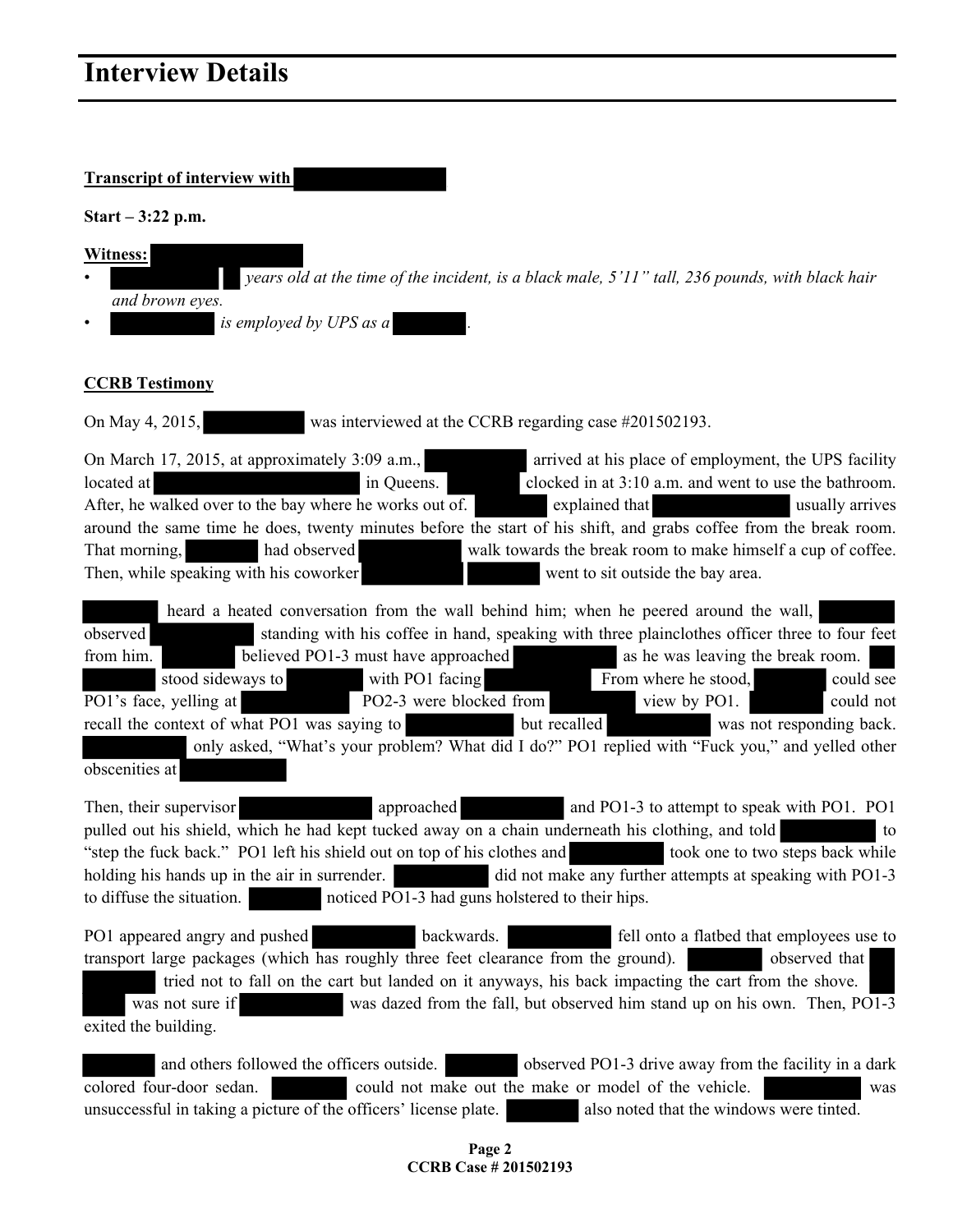noted that the officers had eluded security at the front of the entrance path on their way in and out of the building. explained that anyone can drive into parking lot without speaking to guards, but there is a walk path which anyone entering the building must walk past security. explained that officers had not spoken with the security officers, but had just walked past them, and did not show their shield or identify themselves. did not know which command officers came from.

## **Officers**

PO1: Caucasian male, 6'1"-5" tall, muscular build, in his 30s, and in plainclothes. PO2-3: Caucasian males in plainclothes.

## **Additional Contact**



**End – 3:37 p.m.**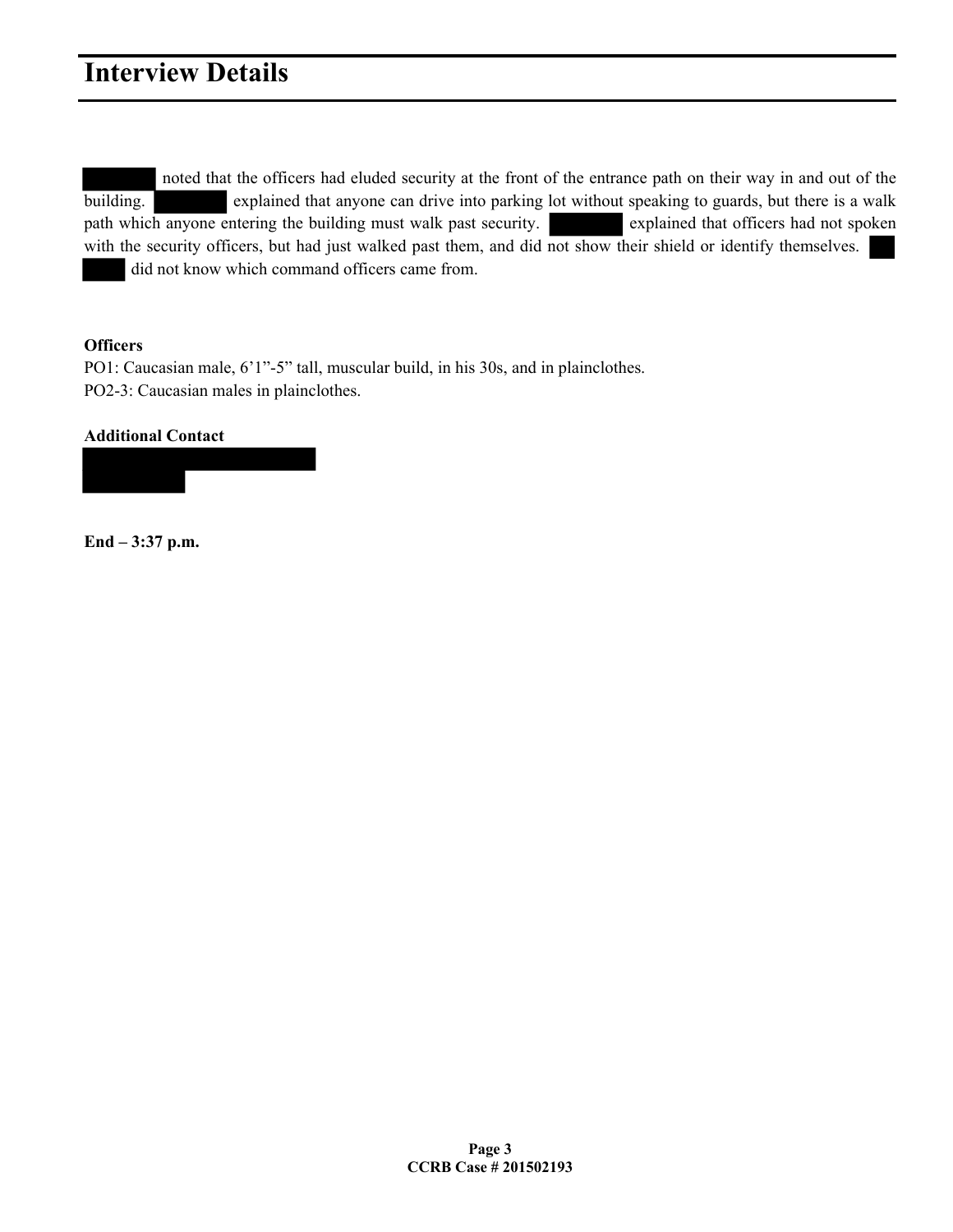## **Transcript for interview with PO RYAN SCANNELL**

### **Start – 9:57 a m.**

## **Subject Officer: PO RYAN SCANNELL**

- *PO Ryan Scannell is a Caucasian male, 6'0" tall, weighs 190 pounds, with brown hair and hazel eyes, and was 30 years old at the time of the incident.*
- *PO Ryan Scannell worked from 11:15 p.m. on March 16, 2015 to 7:50 a.m. on March 17, 2015. He was in plainclothes and assigned to anti-crime in the 105th Precinct with PO Ryan Hoffman and PO James St. Germain in an unmarked car.*

## **Memo Book**

PO Scannell has no entries in his memo book regarding this incident.

## **CCRB Testimony**

On June 17, 2015, PO Ryan Scannell was interviewed at the CCRB in regards to case #201502193.

PO Ryan Scannell could not recall what he was doing while on duty on March 17, 2015, at 3:30 a m. It was explained to PO Scannell that officers were caught on security footage driving in an unmarked RMP in pursuit of another vehicle. Later, officers pull into the UPS facility at in Queens in search of an individual. PO Scannell stated that thus far, the recount of events did not sound familiar to him. PO Scannell explained that he has pulled vehicles over into the UPS facility but has never walked into the facility itself during the course of an investigation. A photograph of was shown to PO Scannell and he did not recognize

PO Scannell denied calling a civilian a punk, pussy, or prick, and did not hear another officer call a civilian a punk, pussy, or prick. PO Scannell denied telling a civilian to "back the fuck up" and did not hear another officer tell a civilian to do so. PO Scannell denied pushing anyone to the ground and did not observe another officer push an individual to the ground.

PO Scannell explained that had any members of his anti-crime made an arrest that night, there would have been a likelihood that they would have switched how they were paired off. However, PO Scannell did not recall any members of the anti-crime team making any arrests that night.

PO Scannell reviewed video footage of the incident but was unable to identify any of the officers shown walking past the camera frame.

**End – 10:08 a m.**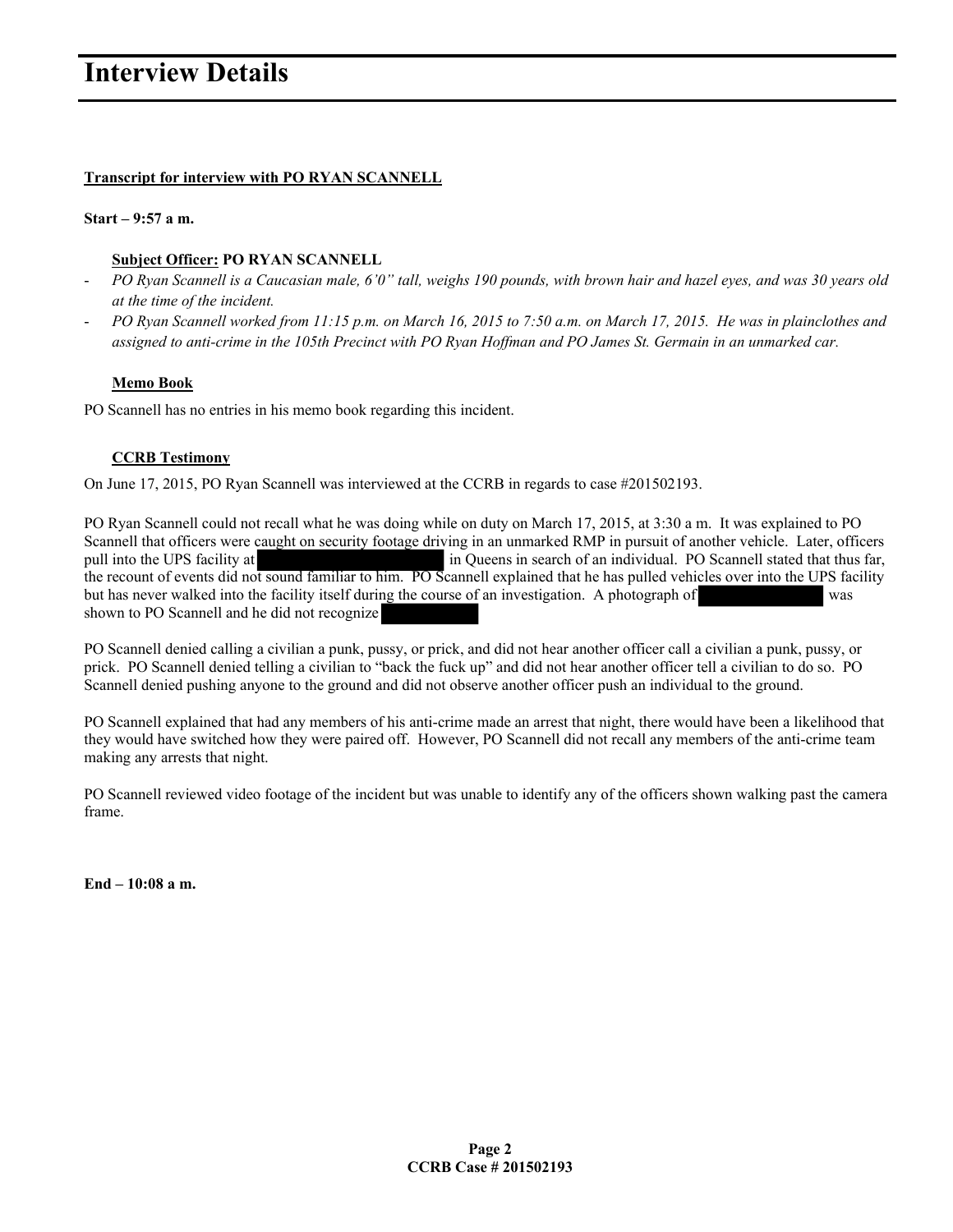#### **Transcript for interview with PO JAMES ST. GERMAIN**

#### $Start - 10:10$  a m.

#### **Witness Officer: PO JAMES ST. GERMAIN**

- PO James St. Germain is a black male, 5'7" tall, weighs 170 pounds, with black hair and brown eyes, and was 32 years old at the time of the incident.
- PO James St. Germain worked from 11:15 p.m. on March 16, 2015 to 7:50 a.m. on March 17, 2015. He was in plainclothes and assigned to anti-crime in the 105th Precinct with PO Ryan Hoffman and PO Ryan Scannell in an unmarked car.

#### **Memo Book**

PO St. Germain has no entries in his memo book regarding this incident.

#### **CCRB** Testimony

On June 17, 2015, PO James St. Germain was interviewed at the CCRB in regards to case #201502193.

On March 17, 2015, at 3:30 a.m., PO James St. Germain and his partners were conducting regular patrol. PO St. Germain did not recall what happened in the course of the incident. It was explained to PO St. Germain that officers entered a UPS facility at ) in pursuit of the driver of a vehicle. Officers then (with the cross street at inside the facility and interacted with him. PO St. Germain was shown a photograph of approached taken at the CCRB and did not recognize him. PO St. Germain denied having called a punk, pussy, or prick, and did not hear another officer do so. PO St. Germain did not tell anyone to back the fuck up and he did not hear another officer do so. PO St. Germain did not shove to the ground and did not observe another officer do so. Surveillance footage was reviewed with PO St. Germain and PO St. Germain was unable to identify himself as one of the officers walking past the camera frame.

End - 10:16 a m.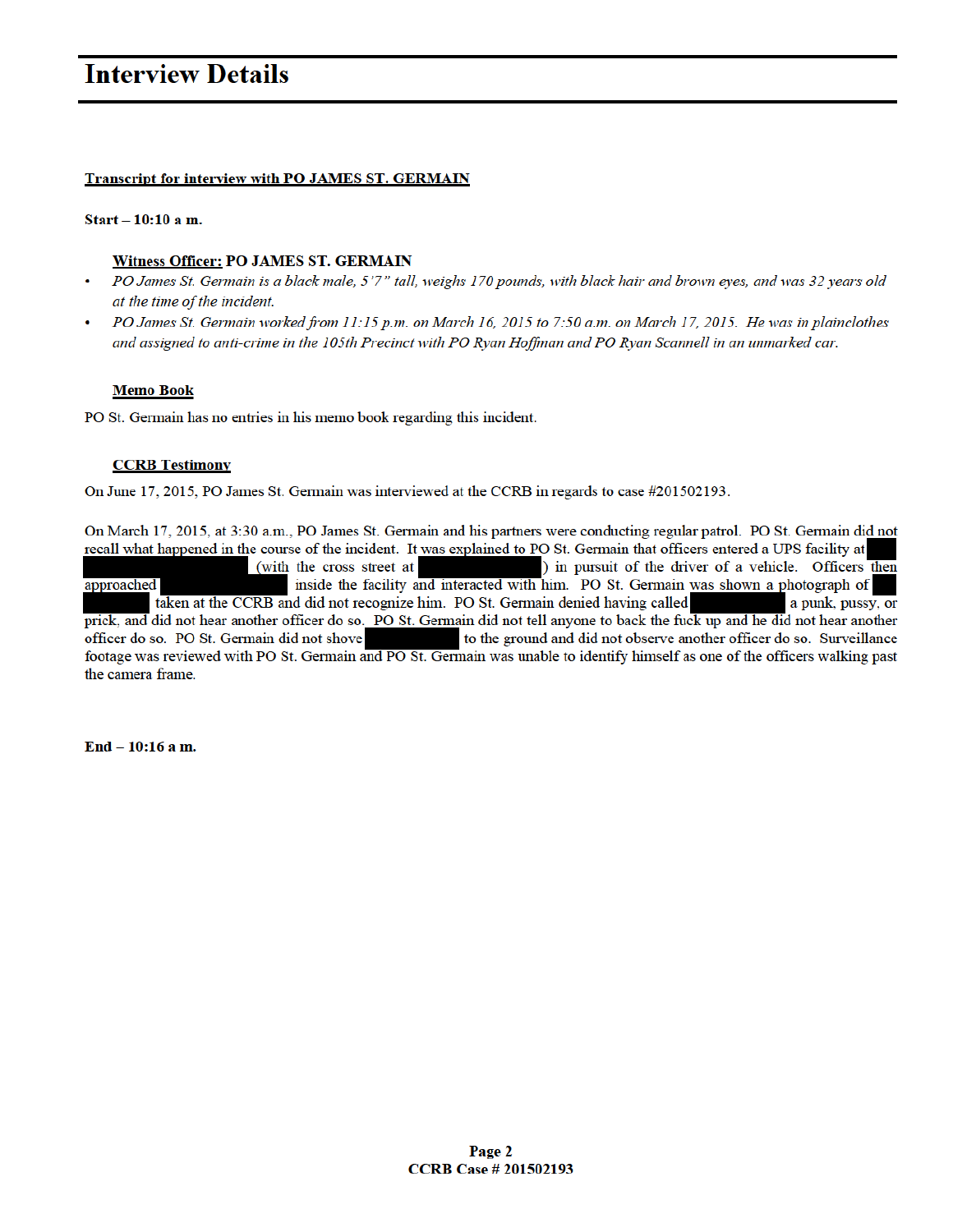### **Transcript for interview with PO RYAN HOFFMANN**

#### Start - 11:34 a m.

#### **Witness Officer: PO RYAN HOFFMANN**

- PO Ryan Hoffmann is a Caucasian male, 6'1" tall, weighs 225 pounds, with brown hair and blue eyes, and was 28 years old at the time of the incident.
- PO Ryan Hoffmann worked from 11:15 p.m. on March 16, 2015 to 7:50 a.m. on March 17, 2015. He was in plainclothes and assigned to anti-crime in the 105th Precinct with PO Ryan Scannell and PO James St. Germain in unmarked car  $\ddagger$ as the recorder.

#### **Memo Book**

There are no entries in PO Hoffmann's memo book regarding this incident.

#### **CCRB** Testimony

On July 6, 2015, PO Ryan Hoffmann was interviewed at the CCRB in regards to case #201502193.

On March 17, 2015, at 3:30 p.m., PO Ryan Hoffmann and his partner were conducting routine patrol. PO Hoffmann did not recall being involving any vehicle chases during his tour and explained that if he had, it would have been noted in his memo book. PO Hoffmann denied entering the UPS facility at in Queens during his tour. PO Hoffmann was taken at the CCRB and did not recognize him. It was explained to PO Hoffman that three shown a picture of officers had entered the UPS facility in search of an individual and approached calling him a punk pussy, and a a punk, pussy, or a prick, and did not hear another officer do so. PO prick. PO Hoffmann denied calling "fuck you," and did not hear another officer do so. PO Hoffman did not tell Hoffmann did not tell supervisor, to "back the fuck up" and did not hear another officer do so. PO Hoffmann did not push and did not observe another officer do so.

End - 11:41 a m.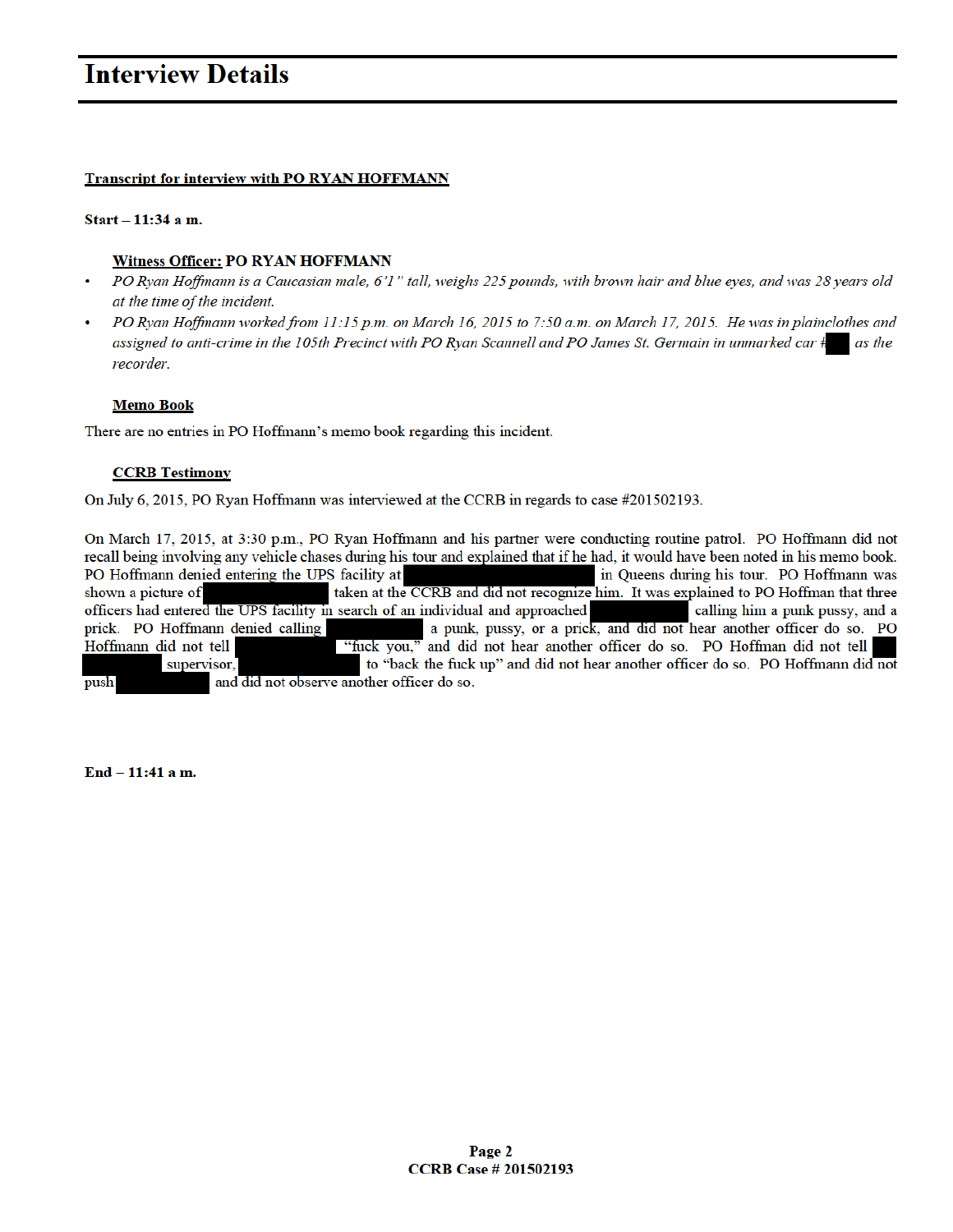

(INSERT DATE]

(INSERT D/C INFO]

BROOKLYN, NY 11201-2908 ¢ (15) 250:2000

WWW.BROOKLYNDA.ORG

Eric Gonzalez (Washington Controller and Theorem 2018) District Attorney Assistant District Attomey.

Re: [INSERT CASE NAME] Kings County Dkt./Ind. No. [#########]

In connection with the above-named case, the People voluntarily provide the following information MOS TAX: regarding:

MOS NAME: JAMES ST. GERMAIN

in satisfaction (to the extent applicable) of their constitutional, statutory, and ethical obligations. Further, the People reserve the right to move in limine to preclude reference to this information, or otherwise to object to its use and/or introduction into evidence.

## Disclosure #1:

'THE NYPD ENTERED A DISPOSTION OF MINOR PROCEURAL VIOLATION FOR THE FOLLOWING ALLEGATIONS), DATED 10/03/2015, AGAINST MOSST. GERMAIN:

1. MEMOBOOK INCOMPLETE/ IMPROPER

2. OTHER DEPARTMENT RULES/ PROCEDURES VIOLATION

CLOSED DATE: 02/06/2018

## Disclosure #2:

'THE NYPD SUBSTANTIATED THE FOLLOWING ALLEGATION(S), DATED 03/22/2018, AGAINST MOS ST. GERMAIN:

1. INVOICE DISCREPANCY - BANK DROP - SHORTAGE (NOT COUNTERFEIT)

2. REPORT INCOMPLETE/INACCURATE - OTHER REPORT

CLOSED DATE: 04/09/2018

ACTION TAKEN: VERBAL INSTRUCTIONS

# Disclosure #3:

THE NYPD SUBSTANTIATED THE FOLLOWING ALLEGATION(S), DATED 06/17/2018, AGAINST MOS ST. GERMAIN:

GERMAIN:<br>1. REPORT INCOMPLETE/INACCURATE – PROPERTY CLERK INVOICE<br>2. INVOICE DISCREPANCY – LAB – MARIJUANA

CLOSED DATE: 07/06/2018

ACTION TAKEN: VERBAL INSTRUCTIONS

## Disclosure #4:

THE NYPD SUBSTANTIATED THE FOLLOWING ALLEGATIONS AGAINST MOS ST. GERMAIN ARSING FROM AN<br>INCIDENT ON 10/02/2018;<br>1. INVOICE DISCREPANCY — LAB — CONTROLLED SUBSTANCE INCIDENT ON 10/02/2018;

1. INVOICE DISCREPANCY - LAB - CONTROLLED SUBSTANCE<br>2. REPORT INCOMPLETE/INACCURATE - PROPERTY CLERK INVOICE

CLOSED DATE: 11/16/2018

ACTION TAKEN: VERBAL INSTRUCTIONS